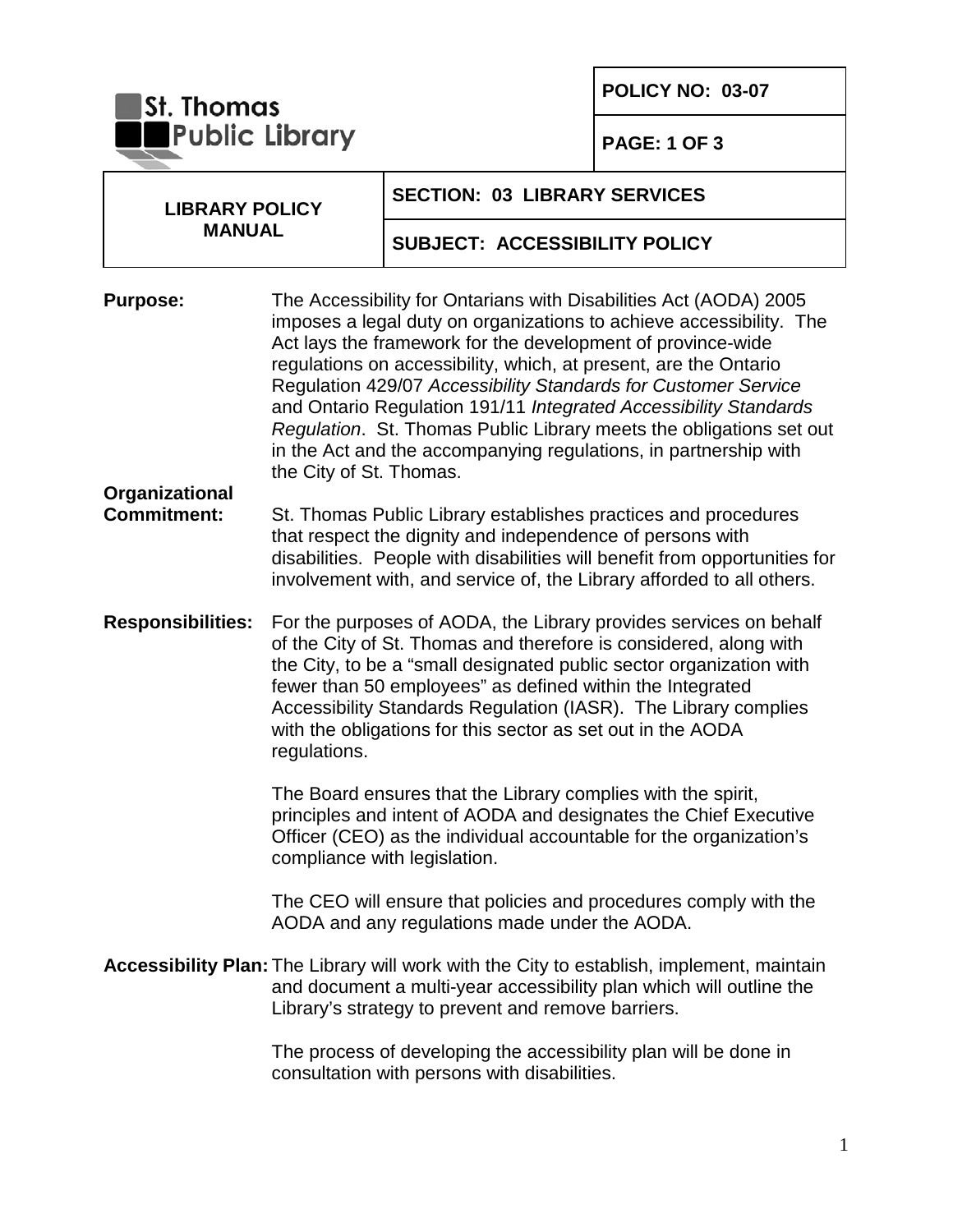|                                           | The plan will be in place by January 2014, and reviewed and<br>updated at least once every five years.                                                                                                                                                                                                                                                                                                                                                                                                                                                                                                                                                                                                                                                                                                                                                                                                                                                                                                                                                                                                                                  |  |  |  |
|-------------------------------------------|-----------------------------------------------------------------------------------------------------------------------------------------------------------------------------------------------------------------------------------------------------------------------------------------------------------------------------------------------------------------------------------------------------------------------------------------------------------------------------------------------------------------------------------------------------------------------------------------------------------------------------------------------------------------------------------------------------------------------------------------------------------------------------------------------------------------------------------------------------------------------------------------------------------------------------------------------------------------------------------------------------------------------------------------------------------------------------------------------------------------------------------------|--|--|--|
|                                           | The plan will be posted on the Library's website and be provided in<br>accessible format upon request.                                                                                                                                                                                                                                                                                                                                                                                                                                                                                                                                                                                                                                                                                                                                                                                                                                                                                                                                                                                                                                  |  |  |  |
| <b>Policies and</b><br><b>Procedures:</b> | Library policies will incorporate practices which support<br>accessibility. In accordance with the Integrated Accessibility<br>Standard Ontario Regulation 191/11 of the AODA, accessibility will<br>be addressed in four main areas:<br>The Library complies with the Corporation of the City of St.<br>a.<br>Thomas municipal purchasing policy, which includes<br>accessibility criteria for procuring or acquiring goods,<br>services, or facilities<br>the Library's website will include accessibility provisions<br>b.<br>the Library works with the City of St. Thomas to develop<br>c.<br>human resource policies that will address training on AODA<br>regulations and the Ontario Human Rights Code,<br>accommodation for applicants, support for employees,<br>accommodation plans, and career development and<br>advancement.<br>the collection management policy will address the availability<br>d.<br>of materials in accessible formats<br>In accordance with the Accessibility Standards for Customer<br>Service Ontario Regulation 429/07 of AODA, the Library maintains<br>a policy on accessible customer service. |  |  |  |
| <b>Communication:</b>                     | The Library shall make its communications available, upon request,<br>in accessible formats for persons with disabilities and make public<br>aware of the availability of communication support. In this context,<br>the types of communications include:<br>policies,<br>a.<br>accessibility plans,<br>b.                                                                                                                                                                                                                                                                                                                                                                                                                                                                                                                                                                                                                                                                                                                                                                                                                              |  |  |  |

- c. emergency procedures, plan and public safety information prepared for the public,
- d. forms, surveys and other tools used to gather feedback,
- e. information on collections/materials in accessible format, and
- f. employment standards.

## **Accessible**

**Formats:** Accessible formats of the library's communications shall be made available:

- a. in a timely manner,
- b. at a cost that is no more than the regular cost charged to others for the communications, and
- c. in consultation with the person making the request.